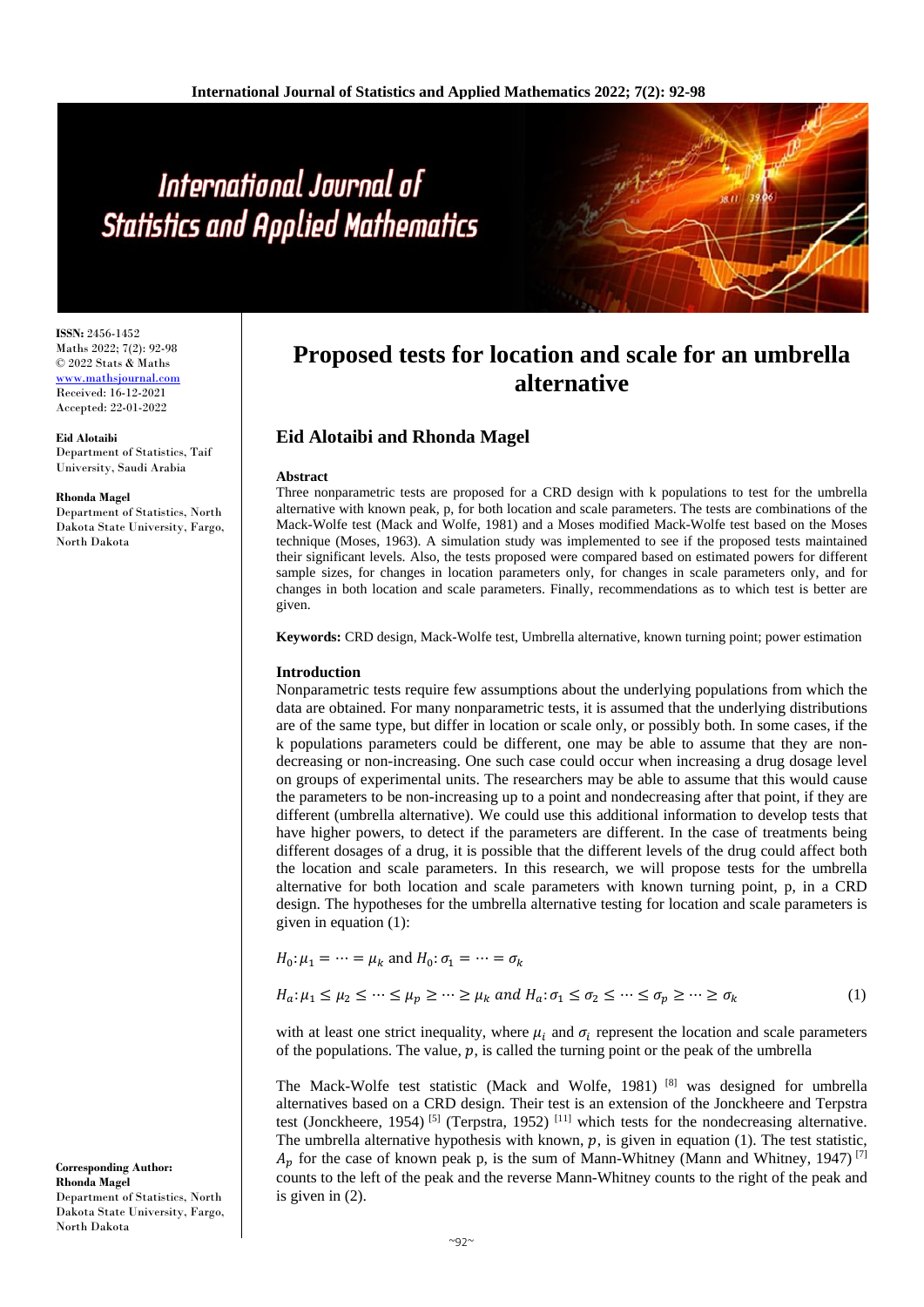$$
A_p = \sum_{u=1}^{v-1} \sum_{v=2}^p U_{uv} + \sum_{u=p}^{v-1} \sum_{v=p+1}^k U_{vu}
$$
 (2)

where the Mann-Whitney test statistic  $U_{vu}$ , counts the number of times when the observation in sample  $\nu$  is less than observation in the sample  $u$  when all sets of paired observations are compared with the first entry coming from the  $\nu$  sample and second entry from the  $\nu$  sample. The test statistic of Mack-Wolfe  $(A_p)$  is approximately normally distributed under  $H_0$  as the sample sizes from the k populations increase. Under  $H_0$ , the expected value and variance of  $A_p$  are given in equation (3).

$$
E_0(A_p) = \frac{N_1^2 + N_2^2 - \sum_{i=1}^k n_i^2 - n_p^2}{4}
$$
 (3)

 $var_0(A_p) = \frac{1}{72} \{2(N_1^3 + N_2^3) + 3(N_1^2 + N_2^2) - \sum_{i=1}^k n_i^2 (n_i +$  $(3) - n_p^2(2n_p + 3) + 12n_pN_1N_2 - 12n_p^2N_1^2$ 

Where,  $N_1 = \sum_{i=1}^{p} n_i N_2 = \sum_{i=p}^{k} n_i$ , and  $N = N_1 + N_2 - n_p$ , and  $n_p$  = the peak sample size.

Mack and Wolfe (1981) used the standardized test statistic  $A_p^*$ of the form

$$
A_p^* = \frac{A_p - E(A_p)}{\sqrt{Var(A_p)}}\tag{4}
$$

The null hypothesis is rejected if  $A_p^* \geq z_\alpha$ , where  $z_\alpha$  is the upper tail value of the standard normal distribution with  $\alpha$ probability above this value.

Moses (Moses, 1963)<sup>[9]</sup> proposed a nonparametric test that was intended to test for the equality of variances in two populations. In order to calculate the test statistic for the Moses test, the first and second samples are divided into  $m_1$ and  $m_2$  subsamples of equal size, q. For each of the first  $m_1$ subsets, the sample mean is calculated; the distance between each observation and the sample mean is found and then squared for each of the subsets. These squared values are then added together. The values of  $C_1$ ,  $C_2$ , ...,  $C_{m1}$  are used to denote the sum of the squared values for each of the  $m_1$ subsets in the first sample. The values of  $D_1$ ,  $D_2$ , ...  $D_{m2}$  denote the sum of the squared values for each of the  $m_2$ subsets in the second sample.

Next, the Mann-Whitney test (Mann and Whitney, 1947) [7] is applied. That means that the  $m_1$  C's and the  $m_2$  D's are combined. Following this step, all observations in the combined set are ranked from smallest to largest. The ranks of the observations from the  $m_2$  D's are then added together. The Moses test statistic (M) is this sum and is given in (5).

$$
\mathbf{M} = \sum_{i=1}^{m_2} R(D_i) \tag{5}
$$

The standardized version of the Moses test is given by

$$
M^* = \frac{M - E_0(M)}{\sqrt{var_0(M)}}
$$
\n<sup>(6)</sup>

$$
E_0(M) = m_2(m_1 + m_2 + 1)/2
$$
  

$$
var_0(M) = m_1 m_2(m_1 + m_2 + 1)/12
$$
 (7)

The asymptotic null distribution of  $M^*$  is the standard normal distribution.

Lepage's test (Lepage, 1971)<sup>[6]</sup> is a nonparametric test for the two-sample location and scale problem. Lepage's test is to

determine if there is a difference for either the location or scale parameters:  $\mu_1$  and  $\mu_2$ , or  $\sigma_1$  and  $\sigma_2$ . The Lepage's test consists of the Mann-Whitney test (Mann and Whitney, 1947)  $^{[7]}$  and the Ansari-Bradley test (Ansari and Bradley, 1960)<sup>[1]</sup>. The Mann-Whitney test is used to detect location changes while the Ansari-Bradley test is to detect scale changes. The Lepage test has a chi-square distribution with two degrees of freedom under the null hypothesis.

Alsubie, A., & Magel, R (Alsubie and Magel, 2020a) [2] proposed two nonparametric tests for differences in location and scale for the simple tree alternative. The simulation study was executed to determine how well the proposed tests preserve their significance levels. Under various conditions for three and four populations, powers were estimated for the proposed tests. The authors used three different kinds of variable parameters vectors which considered, within each vector, a location and a scale parameter. The first type of parameters vectors had different location parameters and equal scale parameters. The second type had different scale parameters and equal location parameters, and the third type had different location and scale parameters.

Alsubie, A., & Magel, R. (Alsubie and Magel, 2020b) [3] proposed three additional nonparametric tests to test for differences in location and scale parameters under the simple tree alternative. Moses technique (Moses, 1961) was used in their tests. Under a variety of conditions for three and four populations, powers were estimated for the proposed tests. The authors considered similar parameter vectors as in Alsubie and Magel  $(2020a)^{[2]}$ .

#### **Proposed Tests**

We proposed three tests for testing the umbrella alternative in **(1)**. These tests involve the Mack-Wolfe (Mack and Wolfe, 1981)  $[8]$  and Moses's technique (Moses, 1963)  $[9]$  which converts a scale testing problem to a location testing problem.

#### **Moses Mack-Wolfe test**

The Moses Mack-Wolfe test statistic for an umbrella alternative based on simple random samples for testing a scale that has a null hypothesis is shown in equation (8).

$$
H_0: \sigma_1 = \sigma_2 = \dots = \sigma_k
$$

The alternative hypothesis is as follows:

$$
H_a: \sigma_1 \le \sigma_2 \le \cdots \le \sigma_{p-1} \le \sigma_p \ge \sigma_{p+1} \ge \cdots \ge \sigma_k \tag{8}
$$

Where at least one inequality is strict and  $\sigma_1, \ldots, \sigma_k$  are the scale parameters of the i samples,  $i=1,2,...,n$ .

Initial sample sizes of  $n_1$ ,  $n_2$ , ...,  $n_k$  are taken from the k populations. The Moses technique is applied to this data so that a test for scale becomes a test for location by transforming the data. To do so, each treatment sample was randomly divided into  $m_i$  subsamples of equal size, q, = 1,2,.., k. For the  $m_i$  subsets of each treatment  $i = 1,2,\ldots,k$ , the sample variance was calculated based on the observations in each of the  $m_i$  of the subsets for each treatment. The new data set became the  $m_1$  sample variances based on subgroups from the first treatment sample, the  $m_2$  sample variances based on subgroups from the second treatment sample, etc. The Mack-Wolfe test statistic was calculated based on this transformed set of data.

The test statistic,  $MA_n$ , for this case with a known peak, p, was the sum of the Mann-Whitney counts to the left of the peak and the reverse of the Mann-Whitney counts to the right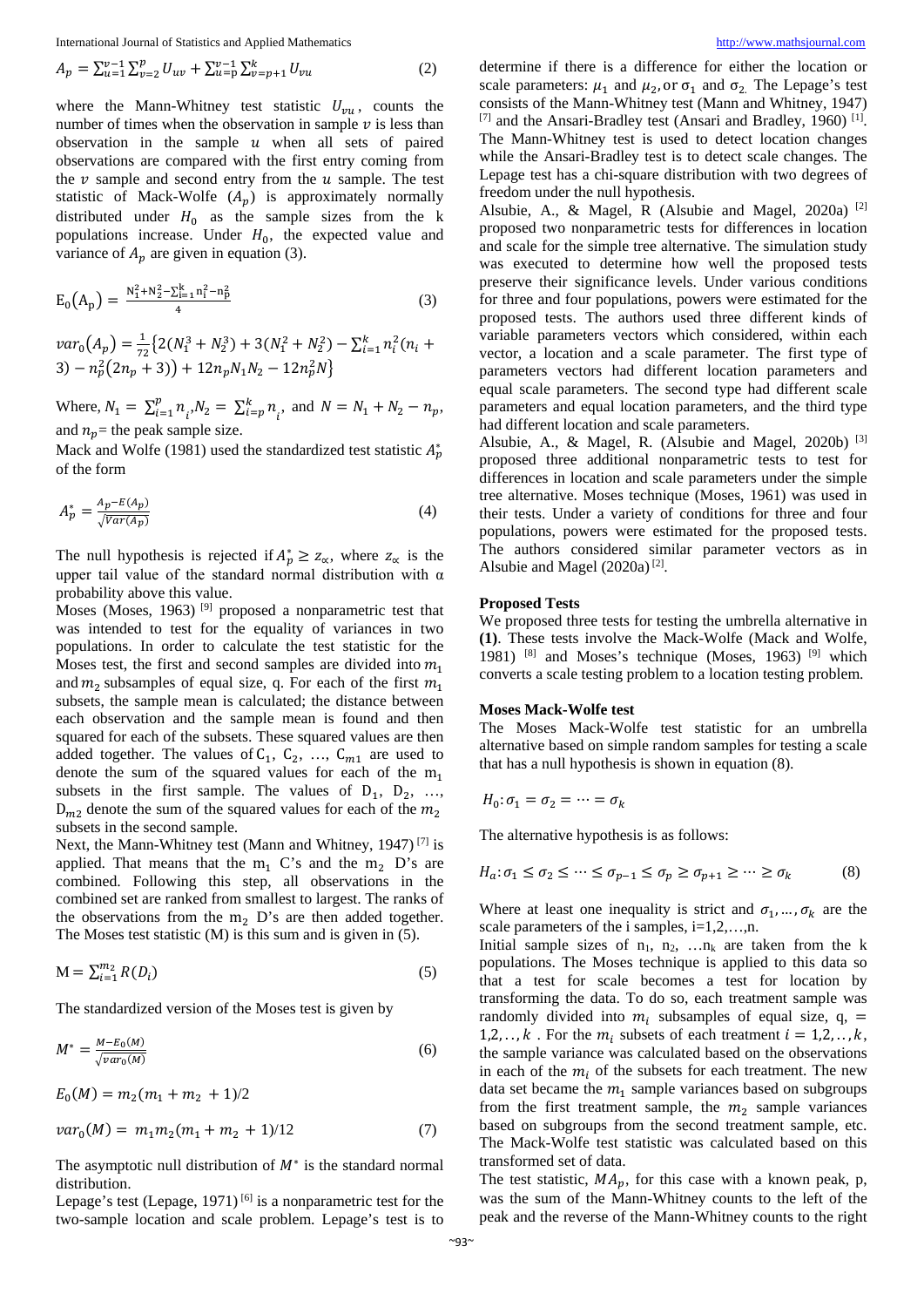of the peak. Therefore, the test statistic,  $MA_p$ , had the following form.

$$
MA_p = \sum_{u=1}^{v-1} \sum_{v=2}^p U_{uv} + \sum_{u=p}^{v-1} \sum_{v=p+1}^k U_{vu}
$$
 (9)

Under the null hypothesis where all population variances are equal. The expected value, $E_0(MA_p)$ , and variance,  $var_0(MA_n)$ , respectively, are given in equation (10).

$$
E_0(MA_p) = \frac{M_1^2 + M_2^2 - \sum_{i=1}^k m_i^2 - m_p^2}{4}
$$
  
\n
$$
var_0(MA_p) = \frac{1}{72} \{2(M_1^3 + M_2^3) + 3(M_1^2 + N_2^2) - \sum_{i=1}^k m_i^2 (m_i + 3) - m_p^2 (2m_p + 3)\} + 12m_p M_1 M_2 - 12m_p^2 M\}
$$
\n(10)

Where

 $M_1 = \sum_{i=1}^p m_i, M_2 = \sum_{i=p}^k m_i, \text{ and } M = \sum_{i=1}^k m_i = M_1 +$  $M_2 - m_p$ ;  $m_i$  = the number of subsamples; and  $m_p$  = the number of subsamples in the peak.

The Moses Mack-Wolfe test statistic utilizes the standardized test statistic,  $MA_p^*$ , with the form in (11)..

$$
MA_p^* = \frac{MA_p - E(MA_p)}{\sqrt{Var(MA_p)}}\tag{11}
$$

The null hypothesis is rejected if  $MA_p^* \geq z_\alpha$ , where  $z_\alpha$  is the critical value for the upper-tail probability of the standard normal distribution. We proposed three test statistics to test for the umbrella alternative on location and scale parameters simultaneously in a CRD which use the Mack-Wolfe test and the Moses Mack-Wolfe test.

Proposed test one

The first proposed test for the hypothesis in (1), is given in equation (12)

$$
Z_1 = MA_p^* + A_p^* \tag{12}
$$

Where  $A_p^*$  is the standardized Mack-Wolfe test based on the original data given in equation (4), and  $MA_p^*$  is the Moses Mack-Wolfe standardized version test of scale as given in equation1 (11). Because  $MA_p^*$  and  $A_p^*$  have asymptotic standard normal distributions under  $H_0$ , the asymptotic distribution of  $Z_1$  is normal with mean zero and variance 2. Therefore, the first proposed standardized version test,  $T_1$ , is given below in equation (13):

$$
T_1 = \frac{Z_1 - 0}{\sqrt{2}}\tag{13}
$$

Under $H_0$ ,  $T_1$  has had an asymptotic standard normal distribution. The null hypothesis is rejected if  $T_1 \geq Z_{\alpha}$ , where  $Z_{\alpha}$  is the critical value of the upper tail probability of the standard normal distribution.

Proposed Test Two

The second proposed test,  $Z_2$ , for testing the hypotheses in equation (1) for a CRD is given in equation (14)

$$
Z_2 = A_P + MA_P \tag{14}
$$

where  $A<sub>p</sub>$  is the Mack-Wolfe test (CRD) for location as given in equation (2), and  $MA<sub>p</sub>$  is the Moses Mack-Wolfe test (CRD) for scale, as shown in equation (9). The mean and variance are given in (15) and (16)

$$
E_0(Z_2) = E_0(A_P) + E_0(MA_P)
$$
\n(15)

$$
var_0(Z_2) = var_0(A_P) + var_0(MA_P)
$$
 (16)

The standardized version of the second proposed test is given in equation (17)

$$
T_2 = \frac{Z_2 - E_0(Z_2)}{\sqrt{var_0(Z_2)}}
$$
\n(17)

Under  $H_0$ ,  $T_2$  has an asymptotic standard normal distribution. The null hypothesis is rejected for large values.

#### **Proposed Test Three**

The weighted standardized version of the second proposed test is given by

$$
TW_2 = \frac{(A_P + 3 * MAP) - E_0(A_P + 3 * MAP)}{\sqrt{var_0(A_P + 3 * MAP)}}
$$
(18)

Under  $H_0$ , TW<sub>2</sub> has an asymptotic standard normal distribution. The null hypothesis is rejected for large values. The idea behind proposing this test is that the sample sizes of the Moses Mack-Wolfe test are smaller than the sample sizes of the Mack-Wolfe test and therefore, more weight is applied to the Moses Mack-Wolfe test.. In this study, we used subsamples of size 3 in calculating the Moses Mack-Wolfe test and thus, reducing the sample sizes to 1/3 of the sample sizes of the original data. Hence, a weight of 3 was applied to the Moses Mack-Wolfe test.

#### **Simulation Study**

A simulation study was conducted to compare the three proposed tests based on estimated power for the CRD design when testing for location and scale parameters. The simulation study was implemented in SAS version 9.4. Powers were estimated when the observations followed three different underlying distributions: normal, exponential and tdistribution with three degrees of freedom. It is assumed that the peak, p, is known and the design used is a CRD design. Powers were estimated for three, four, and five populations. For three populations, the peak was assumed to be 2. For four populations, the peaks considered were at the second and third populations. In the case of five populations, the peaks considered were at the second, third and fourth populations. Equal samples of size 15 were taken from each of the k populations  $(n_1=n_2=...=n_k =n=15)$ . Five subsets of 3 observations each were randomly formed from the 15 observations from each population, the sample variance of each of the subsets was calculated, and the Mack-Wolfe test was then calculated on these sample variances as well as on the original data.

In order to generate data from the above-mentioned distributions, the function RAND was used in SAS and requires the user to state the starting point "seed". This can be done using the Call streaminit function before using the RAND function. The syntax for this function is Call streaminit (seed).

In this paper, seed  $= 0$  is used that instructs RAND to use the system clock. This means each run of the code will produce a different set of data (Bailer, 2010)<sup>[4]</sup>.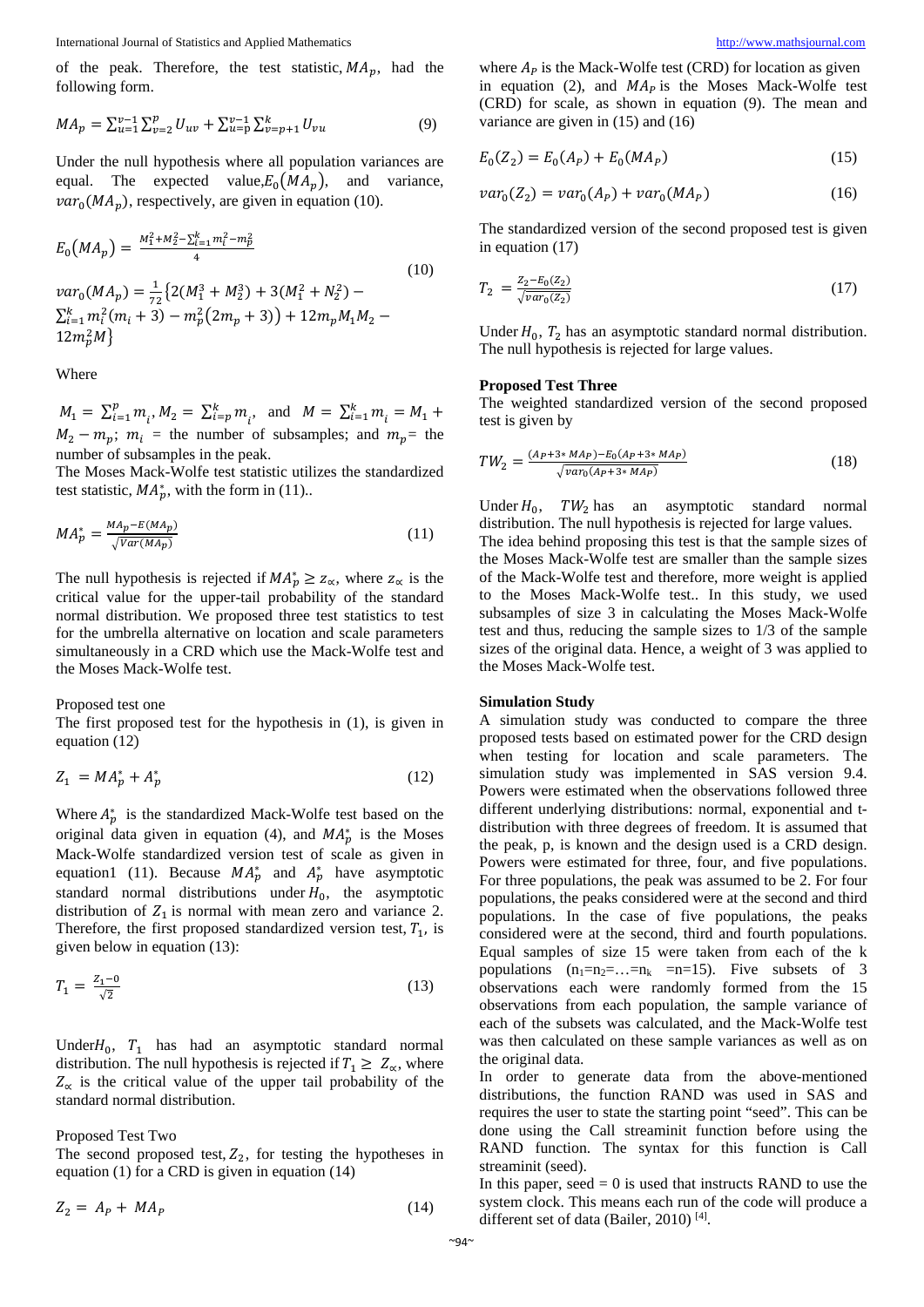The call function for the normal distribution is

F=RAND ('Normal',  $\mu$ , σ)

 $X=F * b + a$ 

The function (*F*) generated a random number from a normal distribution with the mean  $(\mu)$  and variance  $(\sigma^2)$ , respectively, and  $\alpha$  and  $\beta$  were the change in location parameters and the change in scale parameters. The mean and variance were 0 and 1, respectively. The values of a and b were initially set to 0 and 1, respectively.

The call function for the exponential distribution is

F=RAND ('Exponential', μ)

 $X=F * b+a$ 

The function (*F*) generated a random number from an exponential distribution. The values a and b were used to adjust the location and scale parameters appropriately. Initially, the values of a and b were set to 0 and 1, respectively.

The call function for the t-distribution is

 $F=RAND$  ('T', 3)

 $X=F * b + a$ 

This function generated a random number from a Tdistribution with 3 degrees of freedom. Initially, the values of a and b were set to 0 and 1, respectively.

For all simulations, replications of 5,000 samples were used. The three proposed tests were compared in two parts. The first part of the simulation was to get the estimates of the alpha values of the proposed test statistics. The stated alpha values for the proposed test statistics were all 0.05. The alpha values were estimated by counting the number of times the null hypothesis was rejected and then dividing by 5,000. The second part of the simulation study was to compare powers of the test statistics under various conditions. Powers were estimated by counting the number of times the proposed tests were rejected divided by 5,000 for the various conditions.

#### **Power Calculations**

In the cases of three, four, and five populations with the peak p assumed to be known, the location and scale parameter configurations (means and variances) considered as the following  $(\mu_1, \mu_2, ..., \mu_k)$ ,  $(\sigma_1^2, \sigma_2^2, ..., \sigma_k^2)$ 

#### **Three populations with peak at 2**

The powers are estimated in the following case (all treatments have the same scale parameters):

- 1. The peak is distinct, and there is equal spacing between parameters among location parameters only. For example (0.0, 1.5, 0.0) and (1.0, 1.0, 1.0).
- 2. The peak is distinct, and there is the unequal spacing between parameters among location parameters only. For example (0.4, 1.8, 0.9) and (1.0, 1.0, 1.0).
- 3. One additional parameter equals the peak among location parameters only. For example (1.5, 1.5, 0.0) and (0.0, 1.5, 1.5). (1.0, 1.0, 1. 0) and (1.0, 1.0, 1.0).

The powers are estimated in the following case (all treatments have the same location parameters):

- 1. The peak is distinct and there is equal spacing between parameters among scale parameters. For example (0.0, 0.0, 0.0) and (1.0, 9.0, 1.0).
- 2. The peak is distinct and there is unequal spacing between parameters among scale parameters. For example (0.0, 0.0, 0.0) and (2.0, 9.0, 4.0).
- 3. One additional parameter equals the peak among scale parameters. For example (0.0, 0.0, 0.0) and (0.0, 0.0, 0.0). (9.0, 9.0, 1.0) and (1.0, 9.0, 9.0).

The powers are estimated in the following case (all treatments have the different location and scale parameters):

- 1. The peak is distinct, and there is equal spacing between parameters among location and scale parameters. For example (0.0, 1.5, 0.0) and (1.0, 9.0, 1.0).
- 2. The peak is distinct, and there is the unequal spacing between parameters among location and scale parameters. For example (0.4, 1.8, 0.9) and (3.0, 9.0, 5.0).
- 3. One additional parameter equals the peak among location and scale parameters. For example (1.5, 1.5, 0.0) and (0.0, 1.5, 1.5). (9.0, 9.0, 1.0) and (1.0, 9.0, 9.0).

#### **Four populations with peak at 2**

The powers are estimated in the following case (all treatments have the same scale parameters):

- 1. The peak is distinct, and the location parameters are equal before and after the peak. For example (0.0, 1.5, 0.0, 0.0) and (1.0, 1.0, 1.0, 1.0).
- 2. The peak is distinct, and there is the unequal spacing between parameters among location parameters only. For example (0.3, 1.8, 0.8, 0.5) and (1.0, 1.0, 1.0, 1.0).
- 3. One additional parameter equals the peak among location parameters only. For example (1.5, 1.5, 0.0, 0.0) and (0.0, 1.5, 1.5, 0.0). (1.0, 1.0, 1.0, 1.0) and (1.0, 1.0, 1.0, 1.0).

The powers are estimated in the following case (all treatments have the same location parameters):

- 1. The peak is distinct, and the scale parameters are equal before and after the peak. For example (0.0, 0.0, 0.0, 0.0) and (1.0, 9.0, 1.0, 1.0).
- 2. The peak is distinct and there is unequal spacing between parameters among scale parameters. For example (0.0, 0.0, 0.0, 0.0) and (3.0, 9.0, 8.0, 5.0).
- 3. One additional parameter equals the peak among scale parameters. For example (0.0, 0.0, 0.0, 0.0) and (0.0, 0.0, 0.0, 0.0). (9.0, 9.0, 1.0, 1. 0) and (1.0, 9.0, 9.0, 1.0).

The powers are estimated in the following case (all treatments have the different location and scale parameters):

- 1. The peak is distinct, and the location and scale parameters are equal before and after the peak. For example (0.0, 1.5, 0.0, 0.0) and (1.0, 9.0, 1.0, 1.0).
- 2. The peak is distinct, and there is the unequal spacing between parameters among location and scale parameters. For example (0.3, 1.8, 0.8, 0.5) and (3.0, 9.0, 8.0, 5.0).
- 3. One additional parameter equals the peak among location and scale parameters. For example (1.5, 1.5, 0.0, 0.0) and (0.0, 1.5, 1.5, 0.0). (9.0, 9.0, 1.0, 1. 0) and (1.0, 9.0, 9.0, 1.0).

## **Four populations with peak at 3**

The powers are estimated in the following case (all treatments have the same scale parameters):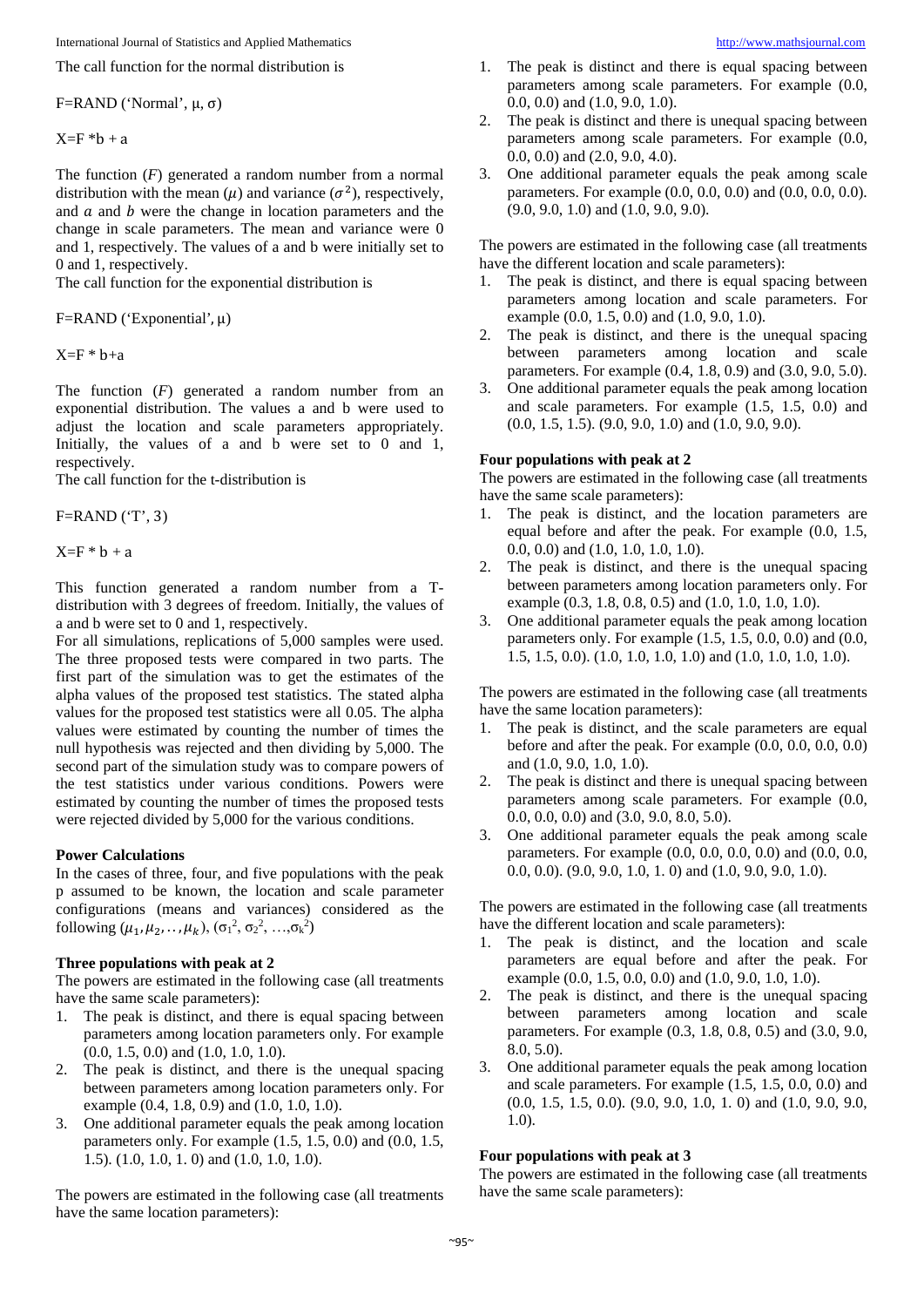- 1. The peak is distinct, and the location parameters are equal before and after the peak. For example (0.0, 0.0, 1.5, 0.0) and (1.0, 1.0, 1.0, 1.0).
- 2. The peak is distinct, and there is the unequal spacing between parameters among location parameters only. For example (0.5, 0.8, 1.8, 0.3) and (1.0, 1.0, 1.0, 1.0).
- 3. One additional parameter equals the peak among location parameters only. For example (0.0, 1.5, 1.5, 0.0) and (0.0, 0.0, 1.5, 1.5). (1.0, 1.0, 1.0, 1. 0) and (1.0, 1.0, 1.0, 1.0).

The powers are estimated in the following case (all treatments have the same location parameters):

- 1. The peak is distinct, and the scale parameters are equal before and after the peak. For example (0.0, 0.0, 0.0, 0.0) and (1.0, 1.0, 9.0, 1.0).
- 2. The peak is distinct and there is unequal spacing between parameters among scale parameters. For example (0.0, 0.0, 0.0, 0.0) and (5.0, 8.0, 9.0, 3.0).
- 3. One additional parameter equals the peak among scale parameters. For example (0.0, 0.0, 0.0, 0.0) and (0.0, 0.0, 0.0, 0.0). (1.0, 9.0, 9.0, 1. 0) and (1.0, 1.0, 9.0, 9.0).

#### **The powers are estimated in the following case (All treatments have the different location and scale parameters)**

- 1. The peak is distinct, and the location and scale parameters are equal before and after the peak. For example (0.0, 0.0, 1.5, 0.0) and (1.0, 1.0, 9.0, 1.0).
- 2. The peak is distinct, and there is the unequal spacing between parameters among location and scale parameters. For example (0.5, 0.8, 1.8, 0.3) and (5.0, 8.0, 9.0, 3.0).
- 3. One additional parameter equals the peak among location and scale parameters. For example (0.0, 1.5, 1.5, 0.0) and (0.0, 0.0, 1.5, 1.5). (1.0, 9.0, 9.0, 1. 0) and (1.0, 1.0, 9.0, 9.0).

## **Five populations with peak at 2**

The powers are estimated in the following case (all treatments have the same scale parameters):

- 1. The peak is distinct, and the location parameters are equal before and after the peak. For example (0.0, 1.5, 0.0, 0.0, 0.0) and (1.0, 1.0, 1.0, 1.0, 1.0).
- 2. The peak is distinct and there is unequal spacing between parameters among location parameters only. For example (0.4, 1.8, 0.8, 0.5, 0.3) and (1.0, 1.0, 1.0, 1.0, 1.0).
- 3. One additional parameter equals the peak among location parameters only. For example (1.5, 1.5, 0.0, 0.0, 0.0) and (0.0, 1.5, 1.5, 0.0, 0.0). (1.0, 1.0, 1.0, 1.0, 1. 0) and (1.0, 1.0, 1.0, 1.0, 1.0).

## **The powers are estimated in the following case (All treatments have the same location parameters)**

- 1. The peak is distinct, and the scale parameters are equal before and after the peak. For example (0.0, 0.0, 0.0, 0.0, 0.0) and (1.0, 9.0, 1.0, 1.0, 1.0).
- 2. The peak is distinct and there is unequal spacing between parameters among scale parameters. For example (0.0, 0.0, 0.0, 0.0, 0.0) and (4.0, 9.0, 8.0, 5.0, 3.0).
- 3. One additional parameter equals the peak among scale parameters. For example (0.0, 0.0, 0.0, 0.0, 0.0) and (0.0, 0.0, 0.0, 0.0, 0.0). (9.0, 9.0, 1.0, 1.0, 1. 0) and (1.0, 9.0, 9.0, 1.0, 1.0).

The powers are estimated in the following case (all treatments have the different location and scale parameters):

- 1. The peak is distinct, and the location and scale parameters are equal before and after the peak. For example (0.0, 1.5, 0.0, 0.0, 0.0) and (1.0, 9.0, 1.0, 1.0, 1.0).
- 2. The peak is distinct and there is unequal spacing between parameters among location and scale parameters. For example (0.4, 1.8, 0.8, 0.5, 0.3) and (4.0, 9.0, 8.0, 5.0, 3.0).
- 3. One additional parameter equals the peak among location and scale parameters. For example (1.5, 1.5, 0.0, 0.0, 0.0) and (0.0, 1.5, 1.5, 0.0, 0.0). (9.0, 9.0, 1.0, 1.0, 1. 0) and (1.0, 9.0, 9.0, 1.0, 1.0).

## **Five populations with peak at 3:**

The powers are estimated in the following case (all treatments have the same scale parameters):

- 1. The peak is distinct, and the location parameters are equal before and after the peak. For example (0.0, 0.0, 1.5, 0.0, 0.0) and (1.0, 1.0, 1.0, 1.0, 1.0).
- 2. The peak is distinct and there is unequal spacing between parameters among location parameters only. For example (0.3, 0.6, 1.2, 0.8, 0.5) and (1.0, 1.0, 1.0, 1.0, 1.0).
- 3. One additional parameter equals the peak among location parameters only. For example (0.0, 1.5, 1.5, 0.0, 0.0) and (0.0, 0.0, 1.5, 1.5, 0.0). (1.0, 1.0, 1.0, 1.0, 1. 0) and (1.0, 1.0, 1.0, 1.0, 1.0).

#### **The powers are estimated in the following case (All treatments have the same location parameters)**

- 1. The peak is distinct, and the scale parameters are equal before and after the peak. For example (0.0, 0.0, 0.0, 0.0, 0.0) and (1.0, 1.0, 9.0, 1.0, 1.0).
- 2. The peak is distinct and there is unequal spacing between parameters among scale parameters. For example (0.0, 0.0, 0.0, 0.0, 0.0) and (3.0, 5.0, 9.0, 8.0, 4.0).
- 3. One additional parameter equals the peak among scale parameters. For example (0.0, 0.0, 0.0, 0.0, 0.0) and (0.0, 0.0, 0.0, 0.0, 0.0). (1.0, 9.0, 9.0, 1.0, 1. 0) and (1.0, 1.0, 9.0, 9.0, 1.0).

#### **The powers are estimated in the following case (All treatments have the different location and scale parameters)**

- 1. The peak is distinct, and the location and scale parameters are equal before and after the peak. For example  $(0.0, 0.0, 1.5, 0.0, 0.0)$  and  $(1.0, 1.0, 9.0, 1.0, 1.0)$ 1.0).
- 2. The peak is distinct and there is unequal spacing between parameters among location and scale parameters. For example (0.3, 0.6, 1.2, 0.8, 0.5) and (3.0, 5.0, 9.0, 8.0, 4.0).
- 3. One additional parameter equals the peak among location and scale parameters. For example (0.0, 1.5, 1.5, 0.0, 0.0) and (0.0, 0.0, 1.5, 1.5, 0.0). (1.0, 9.0, 9.0, 1.0, 1. 0) and (1.0, 1.0, 9.0, 9.0, 1.0).

#### **Five populations with peak at 4**

#### **The powers are estimated in the following case (all treatments have the same scale parameters)**

1. The peak is distinct, and the location parameters are equal before and after the peak. For example (0.0, 0.0, 0.0, 1.5, 0.0) and (1.0, 1.0, 1.0, 1.0, 1.0).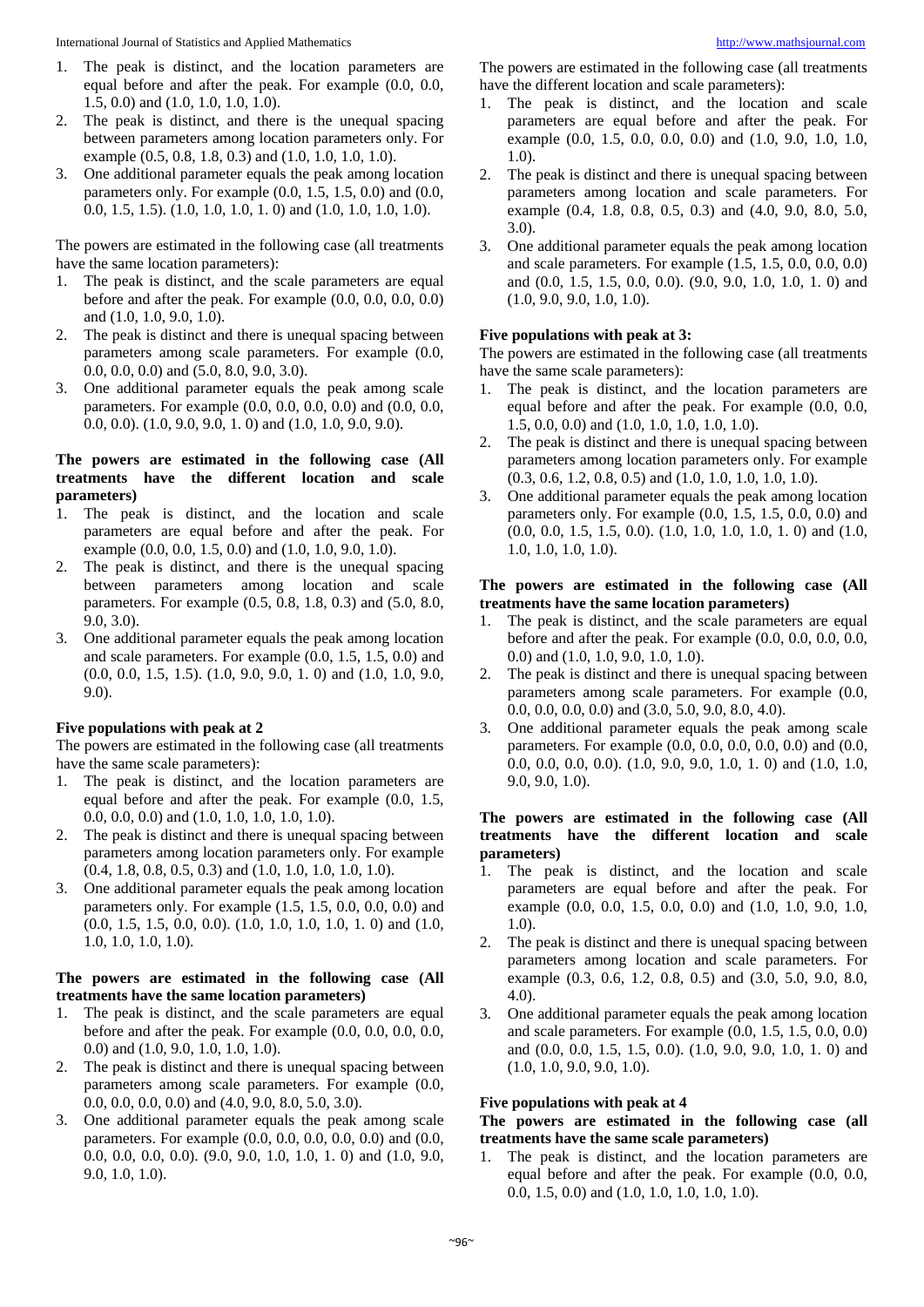- 2. The peak is distinct and there is unequal spacing between parameters among location parameters only. For example (0.3, 0.5, 0.8, 1.8, 0.4) and (1.0, 1.0, 1.0, 1.0, 1.0).
- 3. One additional parameter equals the peak among location parameters only. For example (0.0, 0.0, 1.5, 1.5, 0.0) and (0.0, 0.0, 0.0, 1.5, 1.5). (1.0, 1.0, 1.0, 1.0, 1. 0) and (1.0, 1.0, 1.0, 1.0, 1.0).

## **The powers are estimated in the following case (All treatments have the same location parameters)**

- 1. The peak is distinct, and the scale parameters are equal before and after the peak. For example (0.0, 0.0, 0.0, 0.0) and (1.0, 1.0, 1.0, 9.0, 1.0).
- 2. The peak is distinct and there is unequal spacing between parameters among scale parameters. For example (0.0, 0.0, 0.0, 0.0, 0.0) and (4.0, 5.0, 8.0, 9.0, 3.0).
- 3. One additional parameter equals the peak among scale parameters. For example (0.0, 0.0, 0.0, 0.0, 0.0) and (0.0, 0.0, 0.0, 0.0, 0.0). (1.0, 1.0, 9.0, 9.0, 1. 0) and (1.0, 1.0, 1.0, 9.0, 9.0).

## **The powers are estimated in the following case (All treatments have the different location and scale parameters)**

- 1. The peak is distinct, and the location and scale parameters are equal before and after the peak. For example (0.0, 0.0, 0.0, 1.5, 0.0) and (1.0, 1.0, 1.0, 9.0, 1.0).
- 2. The peak is distinct and there is unequal spacing between parameters among location and scale parameters. For example (0.3, 0.5, 0.8, 1.8, 0.4) and (3.0, 5.0, 8.0, 9.0, 4.0).
- 3. One additional parameter equals the peak among location and scale parameters. For example (0.0, 0.0, 1.5, 1.5, 0.0) and (0.0, 0.0, 0.0, 1.5, 1.5). (1.0, 1.0, 9.0, 9.0, 1. 0) and (1.0, 1.0, 1.0, 9.0, 9.0).

## **Results**

The results will be separated by the three situations we considered estimating the powers of the tests. The first situation considered is when the location parameters are different, and the scale parameters are equal. The second type considered is when the location parameters are equal, and the scale parameters are different. The third type considered is when the location and scale parameters are both different. Tables 1-3 show the results for 3 different types of populations when the means were different and the variances were equal. Tables 4-6 show estimated powers when the means are the same and the variances are different. Tables 7-9 show estimated powers when both the means and the variances are different.

**Table 1:** Percentage of Rejection for k=3 Populations p=2; Normal Distribution with different means and equal variances when the common sample size n=15

| $\mu_1$ | $\sigma_1$ | $\mu_{2}$ | $\sigma_2{}^2$ | $\mu_3$ | $\sigma_3{}^2$ |        | T <sub>2</sub> | TW <sub>2</sub> |
|---------|------------|-----------|----------------|---------|----------------|--------|----------------|-----------------|
|         |            |           |                |         |                | 0.0512 | 0.0496         | 0.0460          |
|         |            | $.5\,$    |                |         |                | 0.8984 | 0.9976         | 0.9832          |
|         |            | $.5\,$    |                | .5      |                | 0.3976 | 0.6404         | 0.5084          |
| 1.5     |            | .5        |                |         |                | 0.3836 | 0.6152         | 0.5122          |
| 0.4     |            | $\cdot$ 8 |                | 0.9     |                | 0.7328 | 0.9574         | 0.8896          |

**Table 2:** Percentage of Rejection for k=3 Populations p=2; T (3)- Distribution with different means and equal variances when the common sample size n=15

| $\mu_1$ | $\sigma_1$ | $\mu_{2}$ | $\sigma$ <sup>2</sup> | $\mu_{3}$ | $\sigma_3{}^2$ | Т      | T <sub>2</sub> | TW,    |
|---------|------------|-----------|-----------------------|-----------|----------------|--------|----------------|--------|
|         | $\sigma^2$ |           | $\sigma^2$            |           | $\sigma^2$     | 0.0534 | 0.0494         | 0.0496 |
|         | $\sigma^2$ |           | $\sigma^2$            |           | $\sigma^2$     | 0.7454 | 0.9634         | 0.8950 |
|         | $\sigma^2$ |           | $\sigma^2$            |           | $\sigma^2$     | 0.2896 | 0.4668         | 0.3852 |
|         | $\sigma^2$ |           | $\sigma^2$            |           | $\sigma^2$     | 0.2920 | 0.4742         | 0.3958 |
| 0.4     | $\sigma^2$ | .8        | $\sigma$              | 0.9       | $\sigma^2$     | 0.5820 | 0.8408         | 0.7412 |

**Table 3:** Percentage of Rejection for k=3 Populations p=2; Exponential (1)-Distribution with different means and equal variances when the common sample size n=15

| $\mu_1$ | $\sigma_1$ | $\mu_{2}$              | $\sigma_2$ <sup>2</sup> | $\mu_3$ | $\sigma_3{}^2$ |        | $\mathbf{\cdot}$ | TW,    |
|---------|------------|------------------------|-------------------------|---------|----------------|--------|------------------|--------|
|         |            |                        |                         |         |                | 0.0484 | 0.0450           | 0.0430 |
|         |            |                        |                         |         |                | 0.6532 | 0.9190           | 0.8186 |
|         |            |                        |                         | .5      |                | 0.2328 | 0.3690           | 0.2996 |
|         |            |                        |                         |         |                | 0.2488 | 0.3928           | 0.3192 |
|         |            | $\cdot$ <sup>8</sup> . |                         | .2      |                | 0.4366 | 0.7002           | 0.5746 |

**Table 4:** Percentage of Rejection for k=3 Populations p=2; Normal Distribution with same means and different variances when the sample size n=15

| $\mu_1$ | $\sigma_{1}$ | $\mu_{2}$ | $\sigma$ <sup>2</sup> | $\mu_{3}$ | $\sigma_3^2$ |        |        | TW <sub>2</sub> |
|---------|--------------|-----------|-----------------------|-----------|--------------|--------|--------|-----------------|
|         |              |           |                       |           |              | 0.0518 | 0.0482 | 0.0506          |
|         |              |           |                       |           |              | 0.6882 | 0.2146 | 0.4700          |
|         |              |           |                       |           |              | 0.2626 | 0.1164 | 0.1974          |
|         |              |           |                       |           |              | 0.2580 | 0.1104 | 0.1988          |
|         |              |           |                       |           |              | 0.5348 | 0.1680 | 0.2714          |

**Table 5:** Percentage of Rejection for k=3 Populations p=2; T (3)- Distribution with same means and different variances when the sample size n=15

| $\mu_1$ | σ.         | $\mu_{2}$ | $\sigma$ <sup>2</sup> | $\mu_3$ | $\sigma_3$ <sup>4</sup> |        | Т,     | TW,    |
|---------|------------|-----------|-----------------------|---------|-------------------------|--------|--------|--------|
|         |            |           | $\sigma^2$            |         | $\sigma^2$              | 0.0566 | 0.0560 | 0.0550 |
|         | $\sigma^2$ |           | $\sigma^2$            |         | $\sigma^2$              | 0.7118 | 0.1308 | 0.4208 |
| 0       | $\sigma^2$ |           | $\sigma^2$            |         | $\sigma^2$              | 0.2356 | 0.0946 | 0.1696 |
| O       | $\sigma^2$ |           | $\sigma^2$            | 0       | $\sigma^2$              | 0.2396 | 0.0802 | 0.1636 |
|         | $\sigma^2$ |           | $\sigma^2$            |         | $\sigma^2$              | 0.3494 | 0.0964 | 0.2256 |

Table 6: Percentage of Rejection for k=3 Populations p=2; Exponential (1)-Distribution with same means and different variances when the sample size n=1

| $\mu_1$ | $\sigma_1$ | $\mu_{2}$ | $\sigma_2$ <sup>4</sup> | $\mu_3$ | $\sigma_3{}^2$ | Т      | ◠      | TW <sub>2</sub> |
|---------|------------|-----------|-------------------------|---------|----------------|--------|--------|-----------------|
|         |            |           |                         |         |                | 0.0414 | 0.0454 | 0.0414          |
|         |            |           |                         |         |                | 0.7028 | 0.1372 | 0.4134          |
|         |            |           |                         |         | 81             | 0.2400 | 0.0842 | 0.1660          |
|         | 81         |           |                         |         |                | 0.2238 | 0.0840 | 0.1538          |
|         |            |           |                         |         |                | 0.2968 | 0.0880 | 0.1962          |